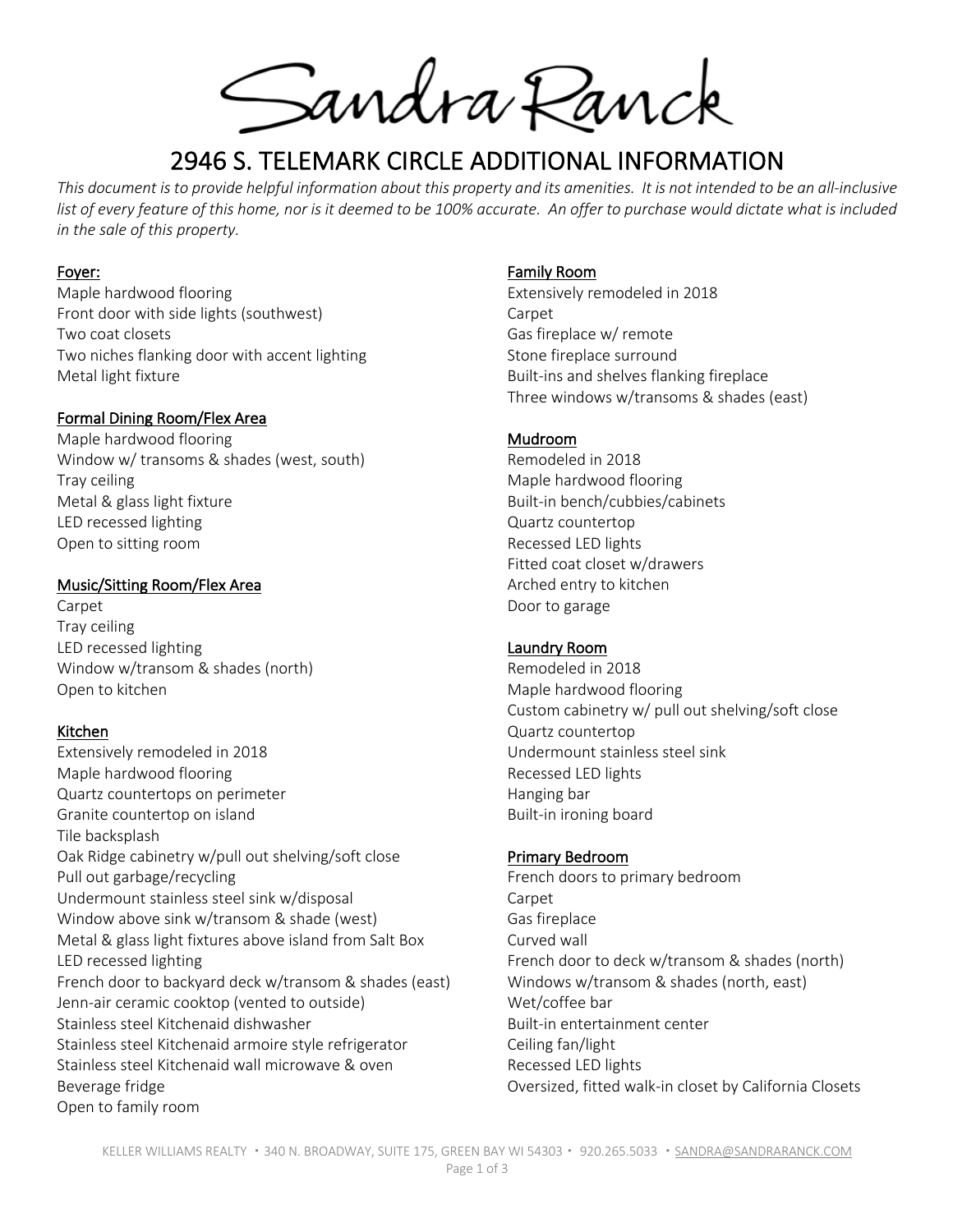#### Primary Bathroom

Tile floor Private water closet Two vanities w/sinks Vanity desk Granite countertops Jetted corner tub New glass shower door Curved wall Kohler toilet Windows w/transoms & shades (east, south)

## Bedroom #2

Maple hardwood flooring Metal & glass light fixture Windows w/ transoms & shades (south, west) Fitted closet Currently used as an office

## Bathroom

Maple hardwood flooring New pedestal sink New faucet Vanity light Kohler toilet Shower w/new glass door

# UPPER LEVEL

## En-Suite Bedroom #3

Carpet Ceiling fan Built-in dresser/shelves Windows w/ shades (east) Fitted closet

## Full Bath En-Suite

Pocket door Laminate flooring Vanity w/one sink New vanity lighting New quartz countertop New faucet Kohler toilet Tub w/ shower head

## Micro-Office/Nook

Elevated Carpet Windows w/transoms & shades (south, west) Glass/metal light fixture

# En-Suite Bedroom #4

Laminate flooring Ceiling fan Windows w/ shades (southeast) Walk-in fitted closet

#### Full Bath En-Suite

Pocket door Laminate flooring Vanity w/one sink New vanity lighting New quartz countertop New faucet Kohler toilet Linen storage cabinet Shower w/new glass shower door

# LOWER LEVEL

#### Family Room

Carpet New recessed LED lights New drop ceiling Wet bar

# Full Bath

Tile floor New vanity lighting New quartz countertop New faucet Shower w/new glass shower door

## Flex Area #1

Could add egress window to create 5<sup>th</sup> bedroom Carpet New recessed LED lights New drop ceiling

#### Flex Area #2

Currently used as an office Carpet New recessed LED lights New drop ceiling